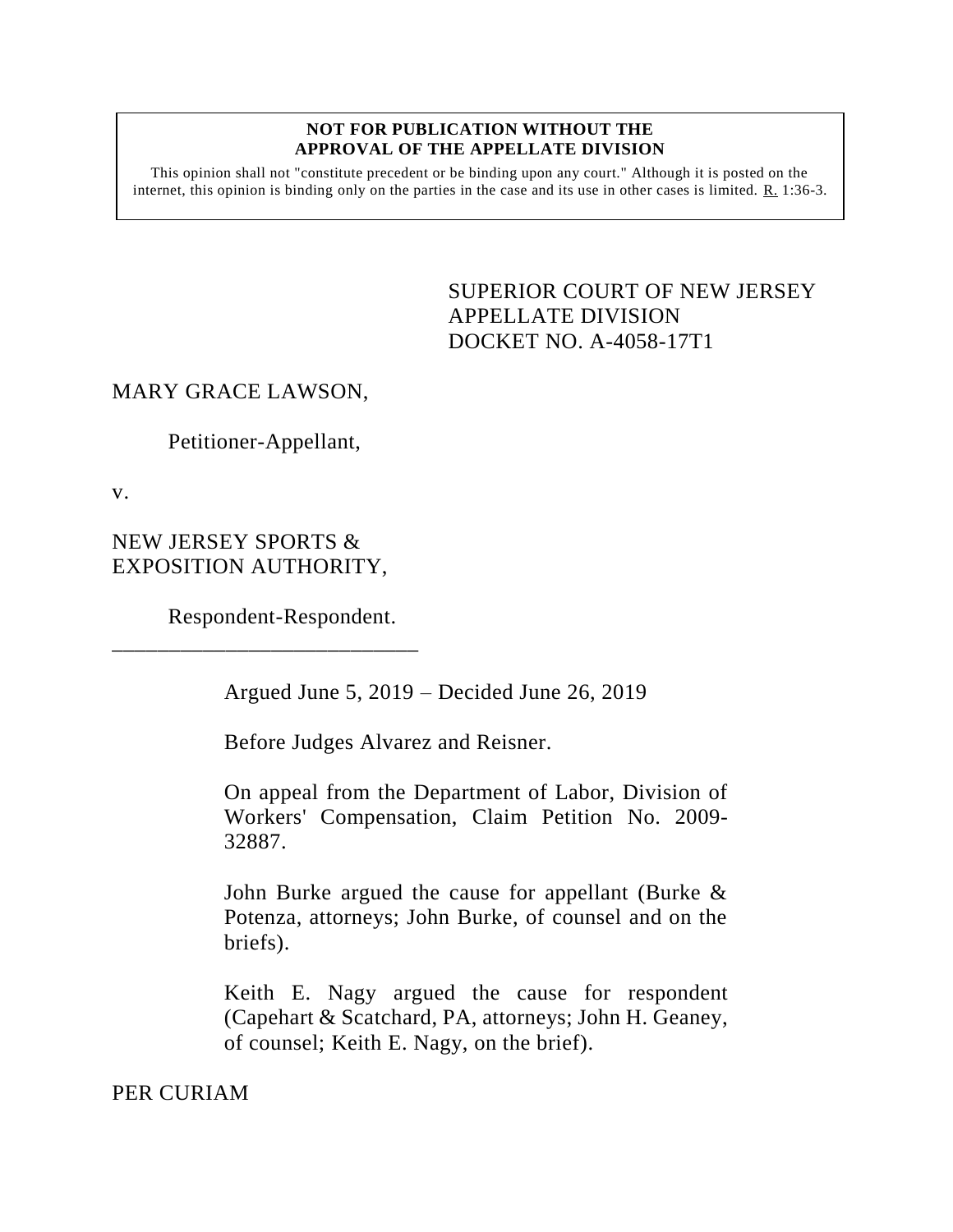Petitioner Mary Grace Lawson appeals from an interlocutory order dated March 27, 2015, denying her application for reconstruction of wages pursuant to Katsoris v. South Jersey Publishing Co., 131 N.J. 535 (1993). The interlocutory order was rendered ripe for appeal when the workers' compensation court entered a final order dated April 2, 2018, approving a settlement of petitioner's compensation claim. We affirm.

As of August 2009, petitioner, then age fifty-eight, was employed parttime by the New Jersey Sports and Exposition Authority as a stadium usher. She also worked full-time stocking shelves at a Walmart store. On August 14, 2009, petitioner suffered a compensable accident at her part-time job with the stadium. In the accident, petitioner was struck by the closing doors of a freight elevator, breaking her left femur and bruising her right knee. After surgery to repair the left leg, she was on medical leave from Walmart until April 2010 due to physical restrictions. In April, she returned to work at Walmart with medical restrictions limiting her to part-time work. The company was unwilling to continue holding her full-time slot open for her, but offered her a permanent part-time slot. Petitioner refused that offer, leading to her termination. Petitioner later reapplied to Walmart for a full-time job. However, the company did not rehire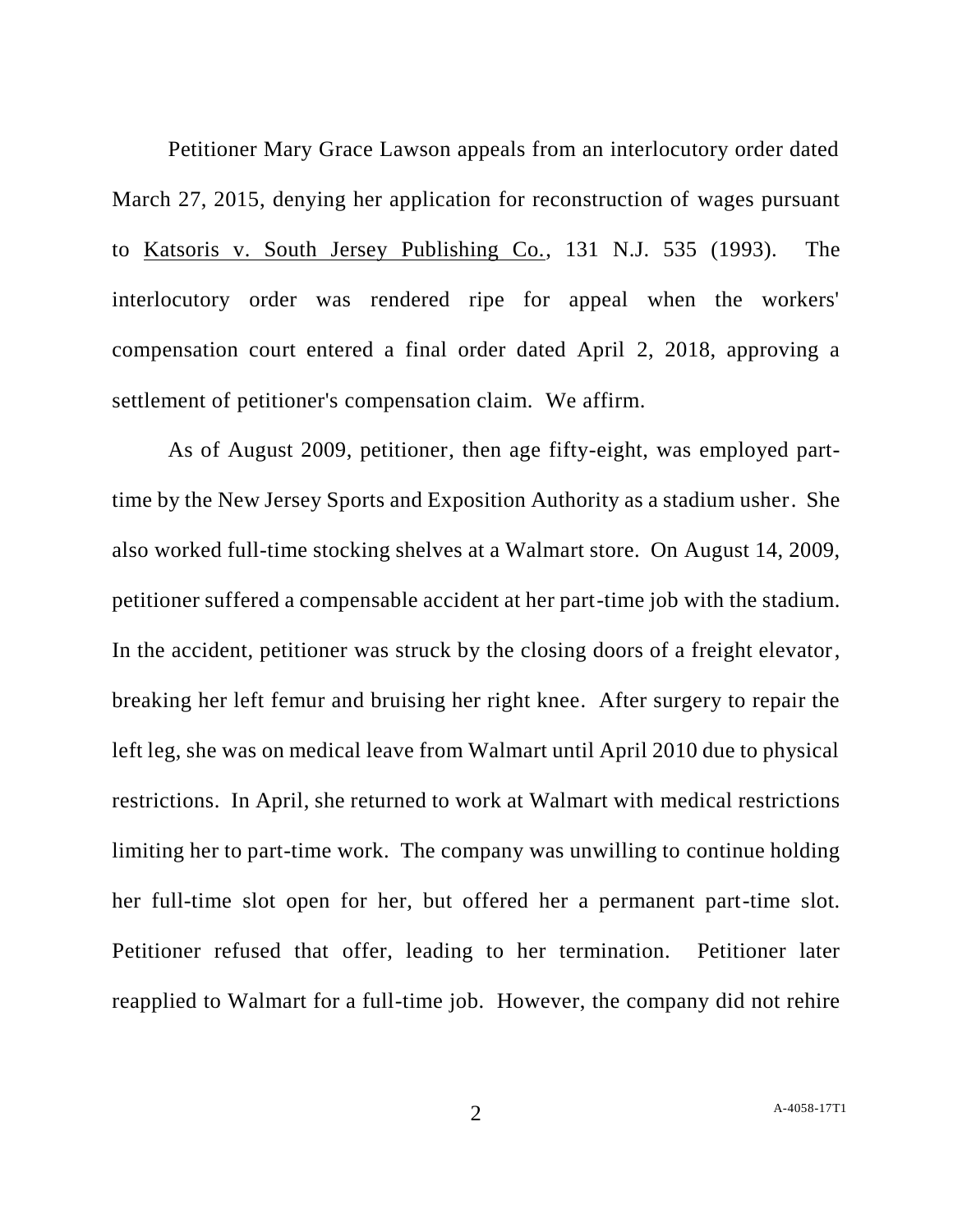her in a full-time position.<sup>1</sup> In May 2010, petitioner returned to her part-time job at the stadium, but lost the job for reasons unrelated to this case in November 2011.

At the time of the compensation hearing on February 20, 2013, petitioner had not obtained another full-time job. According to petitioner, she applied for retail sales jobs at big-box stores, but she did not get any of those jobs. She testified that those jobs also required stocking shelves, and she was physically unable to perform that aspect of the job. Petitioner admitted that from July 2010 to December 2012, she collected unemployment benefits, for which she certified that she was ready, willing, and able to work. She also confirmed at the hearing that she could work full-time at a job that did not require her to climb ladders. At the time of the hearing, petitioner was working part-time demonstrating products at supermarkets. In her testimony, she admitted doing a lot of physical work around her family's rural home, including mowing the grass and cutting wood with what she described as a small electric chainsaw. She also indicated that she daily walked a mile and swam for exercise.

l

<sup>&</sup>lt;sup>1</sup> There is no evidence in the record documenting the company's reason for declining to rehire petitioner.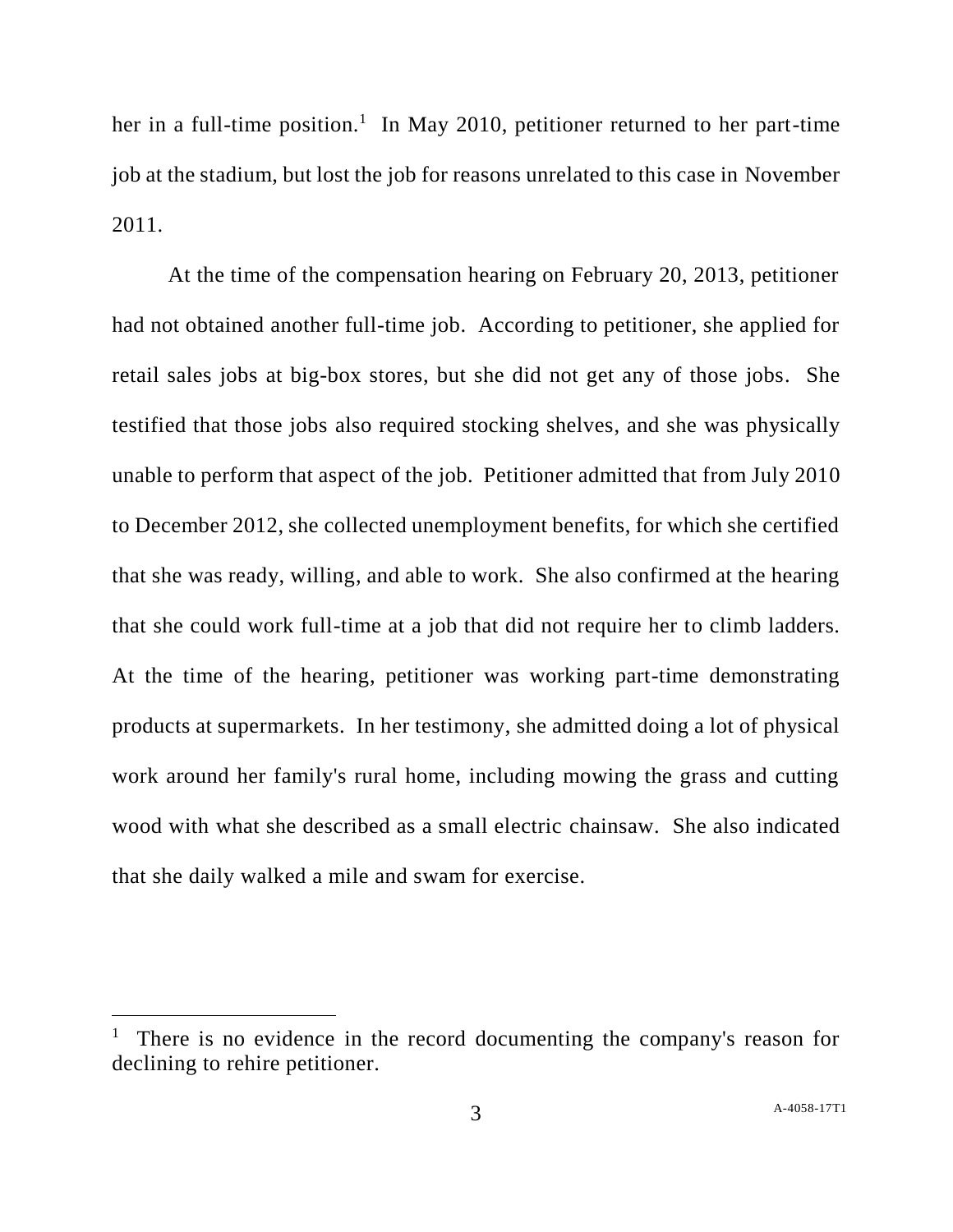When petitioner's treating physician, Dr. Mehling, testified on December 11, 2013, he stated that he was planning to remove metal rods placed in petitioner's left leg during the original surgery to repair the leg. Dr. Tiger, petitioner's medical expert, testified on June 18, 2014, opining that petitioner could not return to full-time work due to limitations caused by her injuries. By that time, petitioner had undergone the surgery to remove the rods. However, Dr. Tiger did not testify about that surgery or its effects on petitioner, because he had only examined her once, in 2012. Dr. Tiger was not aware that after her injury, petitioner had returned to work part-time as an usher, where she had to walk up and down the stadium steps. Nor was he aware that petitioner had gone back to daily walking a mile and swimming, as well as performing strenuous household duties at home.

The employer's expert, Dr. Mercurio, testified on September 10, 2014. He had examined petitioner in November 2011 and January 2013. Dr. Mercurio testified that petitioner had relatively little residual disability from the broken left femur. He also opined that petitioner's alleged reduced sensation in her right leg was "idiopathic," meaning that there was no obvious medical cause, and it was not caused by the 2009 accident. He opined that as of the January 2013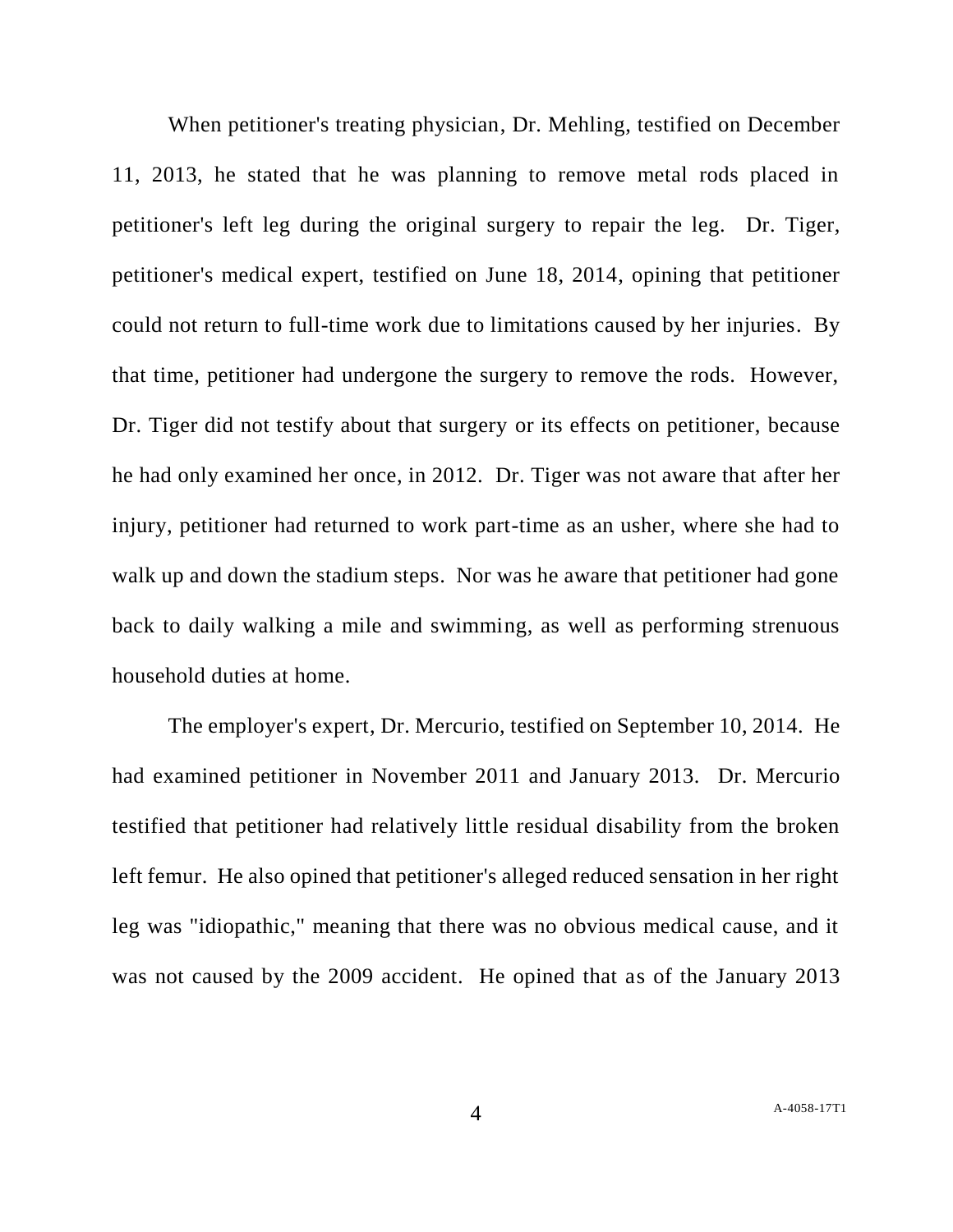examination, petitioner was capable of working on a full-time basis without restrictions.

Dr. Mercurio testified that he had reviewed the operative report of the January 10, 2014 surgery to remove the hardware from petitioner's left leg. He found no evidence connecting the 2009 injury to the soft tissue infection that precipitated the surgery. Based on his review of petitioner's medical records after the second surgery, Dr. Mercurio also testified that there was no medical evidence that her left leg had gotten worse since the surgery. In fact, he noted petitioner told her doctors she was "better than she was before." She told her physiotherapists that she was raking leaves, "shoveling," and riding her lawn mower. He also noted that the surgeon, Dr. Mehling, had discharged petitioner with no restrictions. Dr. Mercurio opined that petitioner could return to fulltime work after the second surgery.

In an oral opinion issued on March 27, 2015, the compensation judge found Dr. Mercurio to be a more credible expert than Dr. Tiger, for reasons the judge explained in detail. Among other things, she considered that Dr. Tiger was unaware of important information about petitioner's life activities at the time he rendered his opinion, and he only examined her once, in 2012. The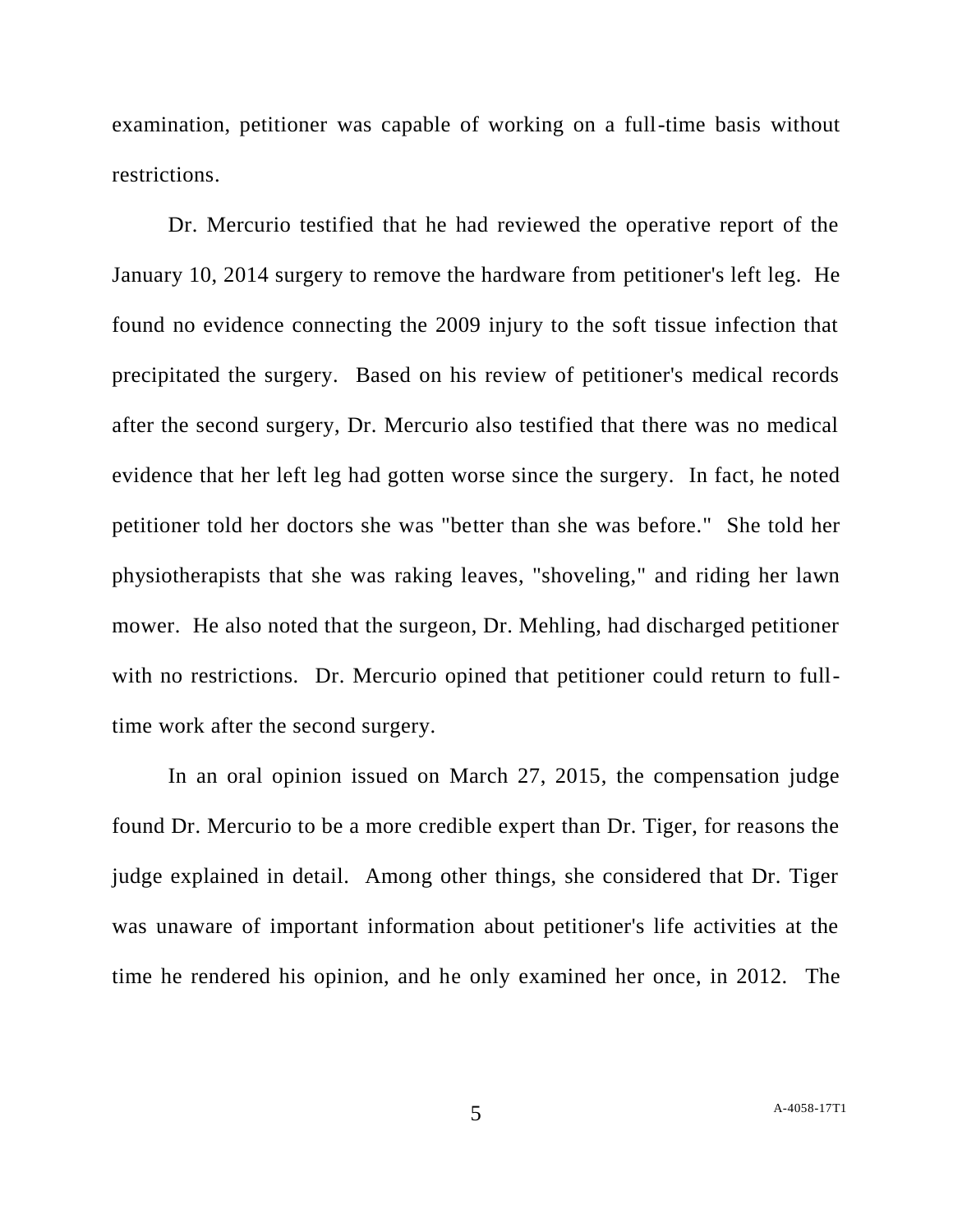judge also noted that Dr. Mercurio did a "more thorough" and "much more recent" examination of petitioner.

The judge further considered that, starting in July 2010, petitioner received unemployment benefits for two and a half years based on her certification that she was "ready, willing, and able to return to the work force on a full-time basis." The judge found as fact that petitioner was "a very sturdy woman with a high level of physical strength and endurance and energy." The judge noted all of petitioner's admitted physical activities including swimming, exercise walking, lawn care, and shoveling snow. The judge concluded that petitioner failed to prove that "she lacked potential for full-time employment under the Katsoris decision."

On this appeal, we do not decide the case ab initio. Rather, we must defer to the compensation judge's factual findings so long as they are supported by sufficient credible evidence. Hersh v. Cty. of Morris, 217 N.J. 236, 242 (2014). However, the judge's legal interpretations are not binding on us. Id. at 243. After reviewing the record with those standards in mind, we find no basis to disturb the judge's decision.

As the judge recognized, where an employee suffers a permanent injury while working at a part-time job, but the injury will also permanently affect the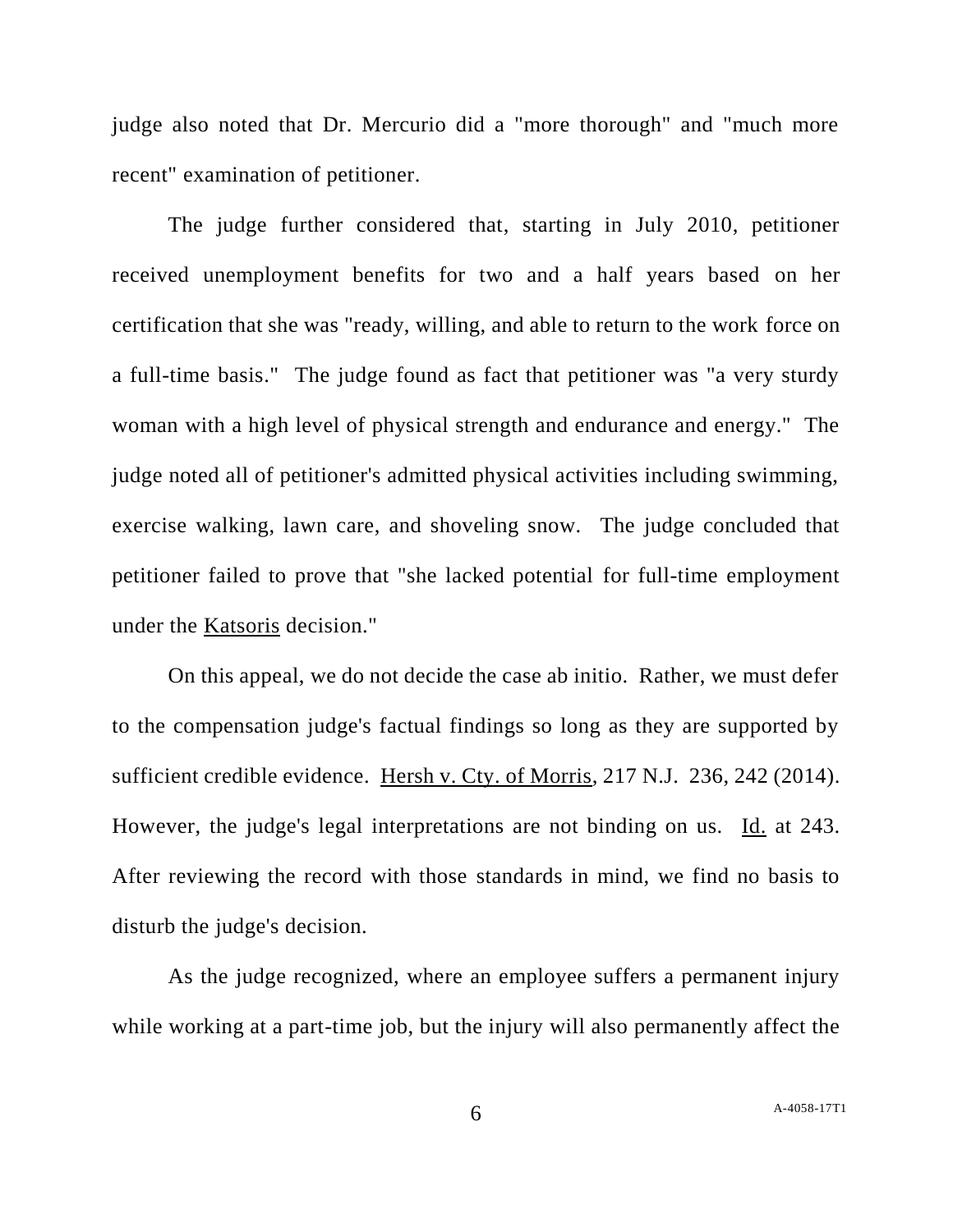employee's ability to perform full-time work, the employee is entitled to benefits calculated as though she was employed full-time. "[T]he goal of the [Workers' Compensation] Act to compensate more-fully the most-seriously injured workers (who, we must add, have suffered diminished future earning capacity[)], . . . is met by permitting the awards of permanently-injured, part-time employees to be calculated on the basis of a reconstructed work week." Katsoris, 131 N.J. at 544. The Court noted that the enhanced award is intended to compensate the injured employee "for his loss of earning capacity, i.e., diminution of future earning power." Id. at 546 (quoting Torres v. Trenton Times Newspaper, 64 N.J. 458, 460-61 (1974)). That diminution includes the employee's capacity to work full time either now or in the future. Id. at 548.

On this appeal, petitioner argues that the judge misapplied Katsoris to the facts of this case. We cannot agree. Petitioner's argument is based on her version of the facts, which the judge rejected. The record supports the judge's factual findings, including her evaluation of witness credibility. In light of the facts, as the judge found them, her decision is legally correct under the standard set forth in Katsoris. Based on the facts the judge found, petitioner did not prove that her injuries from the 2009 accident diminished her capacity to perform fulltime work. Petitioner's attempted reliance on the 2018 settlement of her case is